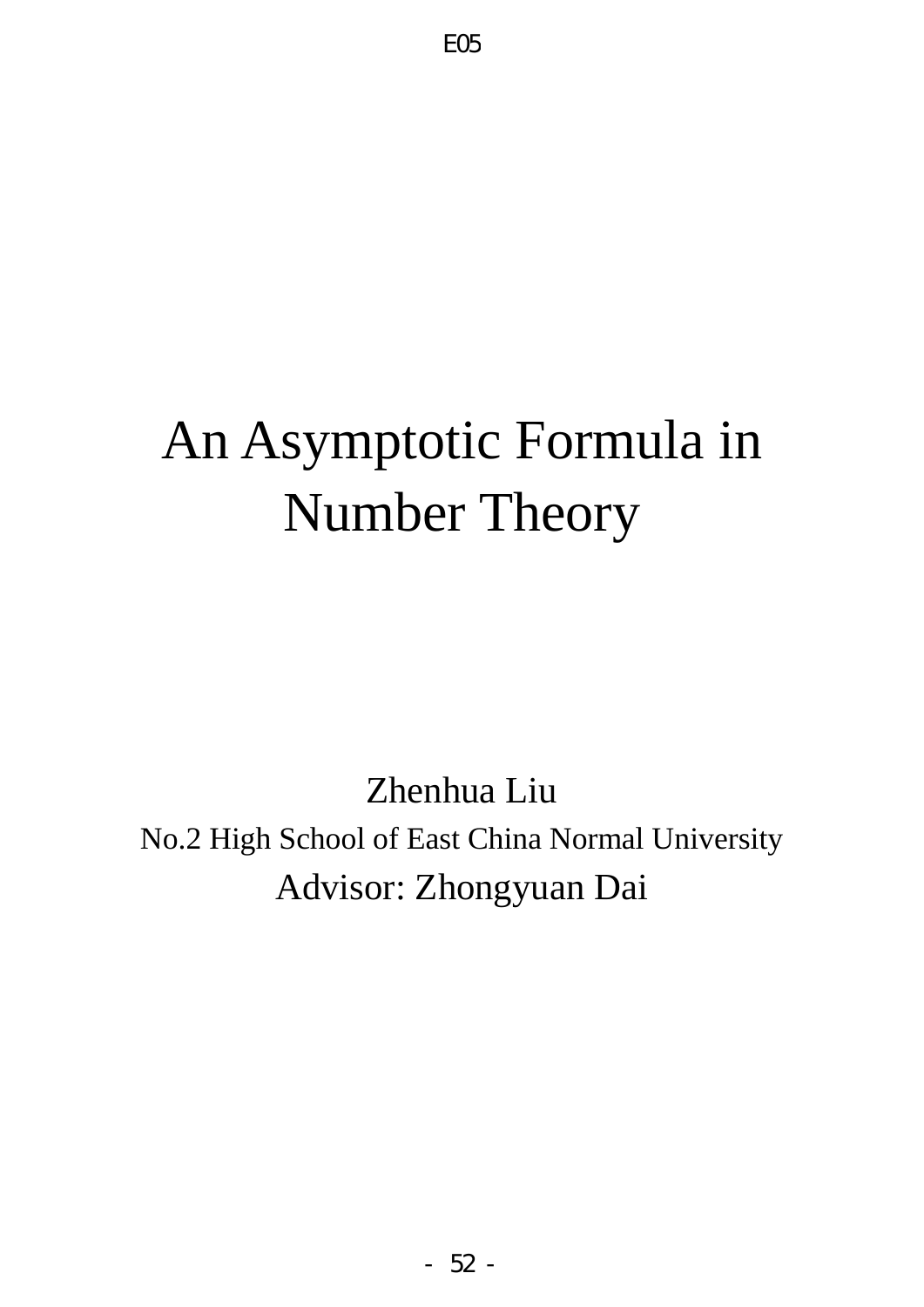E05

# An Asymptotic Formula in Number Theory

Zhenhua Liu

December 5, 2015

#### Abstract

Let  $r(n)$  denote the arithmetic function whose Dirichlet series is

$$
\frac{\zeta^2(2s-2)}{\zeta^2(4s-4)}\prod_p(1+p(p^s-1)^{-1}).
$$

We obtain the asymptotic formula

$$
\sum_{n \le x} \mathbf{r}(n) = \frac{225}{2\pi^4} x^2 \prod_p \left( 1 - \frac{1}{p(p+1)} \right) + \frac{2\zeta(\frac{1}{2})}{\pi^2} x^{\frac{3}{2}} \prod_p \left( 1 - \frac{1}{p^{\frac{3}{2}}(p+p^{\frac{1}{2}}+1)} \right) + \mathcal{O}(x^{1.417 + \epsilon(2x)} \log x),
$$
\n(1)

by applying Perron's formula to the Dirichlet series of  $r(n)$  where  $\epsilon(x) = \frac{1 + o(1)}{\log(\log x)}$ .

# Contents

|       | 1 Introduction                                                        | $\overline{2}$                                          |
|-------|-----------------------------------------------------------------------|---------------------------------------------------------|
|       | 2 Outline of Proof                                                    | $\mathbf{2}$                                            |
| 3     | <b>Manipulations</b><br>3.1<br>3.2<br>3.3<br>3.4<br>3.5<br>3.6<br>3.7 | 3<br>3<br>5<br>- 6<br>- 6<br>$\overline{7}$<br>- 8<br>9 |
|       | 4 Some Further Thoughts                                               | 9                                                       |
| $5 -$ | Acknowledgements                                                      | 10                                                      |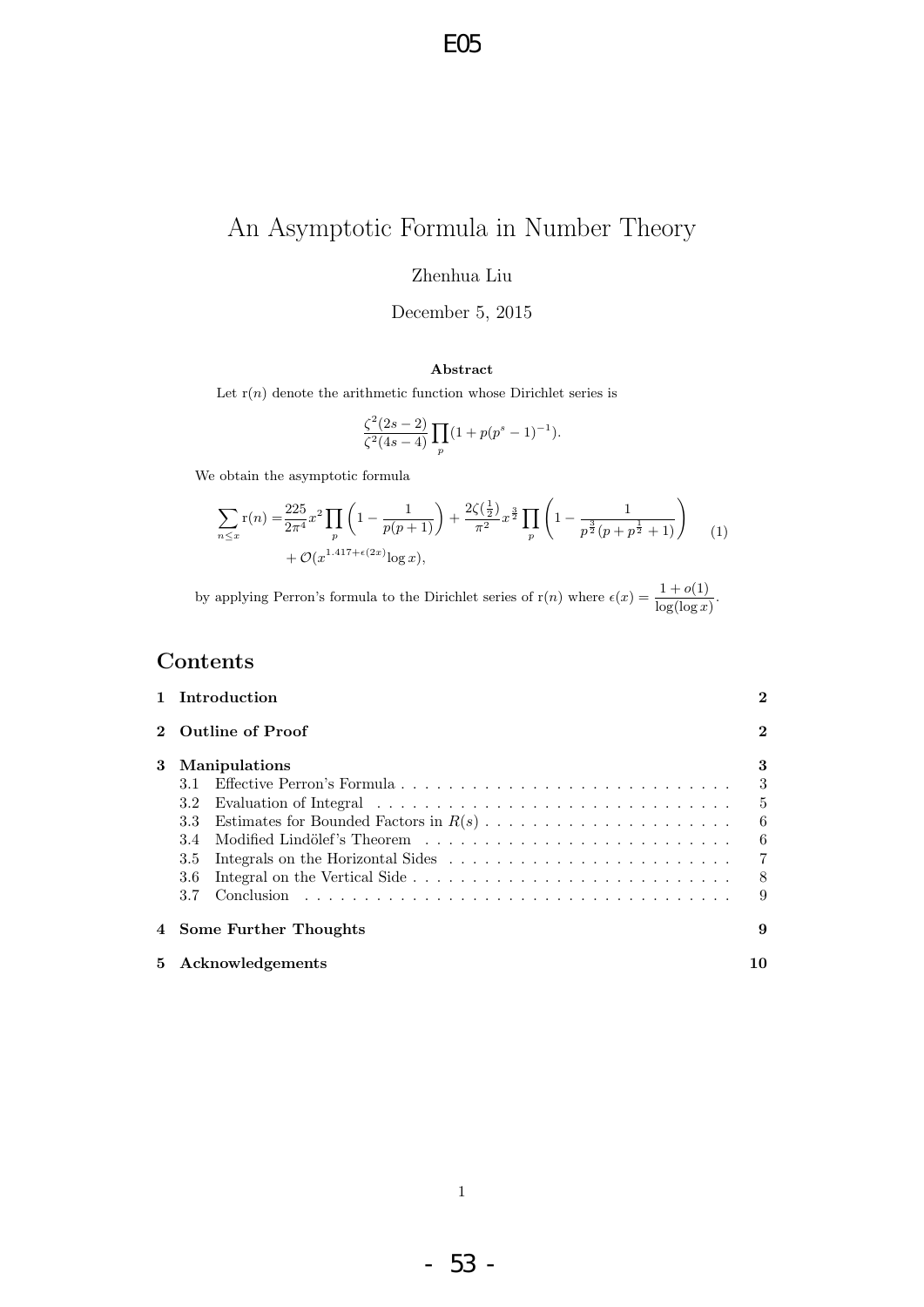## 1 Introduction

Let  $rad(n)$  denote the radical of an integer n, which is the product of the distinct prime numbers dividing  $n$ , or equivalently,

$$
\operatorname{rad}(n) = \prod_{\substack{p \mid n \\ p \text{ prime}}} p.
$$

Assume rad $(1) = 1$ , so that rad $(n)$  is multiplicative. The best estimation for  $\sum_{n\leq x} \text{rad}(n)$  is

$$
\sum_{n \le x} \text{rad}(n) = \frac{x^2}{2} \prod_p \left( 1 - \frac{1}{p(p+1)} \right) + \mathcal{O}(x^{\frac{3}{2}}),
$$

obtained by E.Cohen in his articles [6] and[7]. Alternative derivations for Cohen's result are available in [5] and Tenenbaum's book [2]

However, in this thesis, we obtain asymptotics for the sum of the arithmetic function  $r(n)$ which is closely related to rad(n). The Dirichlet series of  $r(n)$  satisfies

$$
R(s) = \frac{\zeta^2(2s-2)}{\zeta^2(4s-4)} \sum_{n\geq 1} \frac{\text{rad}(n)}{n^s}
$$
  
= 
$$
\left[ \prod_p \left( 1 + \frac{1}{p^{2s-2}} \right) \right]^2 \prod_p \left( 1 + \frac{p}{p^s - 1} \right).
$$
 (2)

If we define

$$
q(n) = \begin{cases} 1 & \text{if } n \text{ is a square number,} \\ 0 & \text{if } n \text{ is not a square number,} \end{cases}
$$
 (3)

we can express r(n) as the Dirichlet convolution rad  $* q(n) | \mu(\sqrt{n}) | n * q(n) | \mu(\sqrt{n}) | n$ , or equivalently

$$
\mathbf{r}(n) = \sum_{def=n} \mathbf{rad}(d)q(e)q(f)|\mu(\sqrt{e})\mu(\sqrt{f})|ef,
$$

where  $d$ ,  $e$  and  $f$  are divisors of  $n$ .

Applying Perron's formula to the Dirichlet series of  $r(n)$ , we can have estimates that involve more main terms and smaller error term. Further research beyond this thesis may be conducted in the future to recover estimates of  $\sum_{n\leq x} \text{rad}(n)$  from  $\sum_{n\leq x} \text{r}(n)$ .

# 2 Outline of Proof

Let  $R(s)$  denote the Dirichlet series of  $r(n)$ , which is

$$
R(s) = \sum_{n\geq 1} \frac{r(n)}{n^s}
$$
  
=  $\frac{\zeta^2(2s-2)}{\zeta^2(4s-4)} \prod_p \left(1 + \frac{p}{p^s - 1}\right)$   
=  $\frac{\zeta(s)\zeta(s-1)\zeta(2s-2)}{\zeta(4s-4)} \prod_p (1 - \frac{1}{p^{4s-4}} - \frac{1}{p^{3s-2}} - \frac{1}{p^s} + \frac{1}{p^{2s-1}} + \frac{1}{p^{4s-3}}).$  (4)

Our aim is to extract more information about  $\sum_{n\leq x}$  r(n) by applying Perron's formula to

- 54 -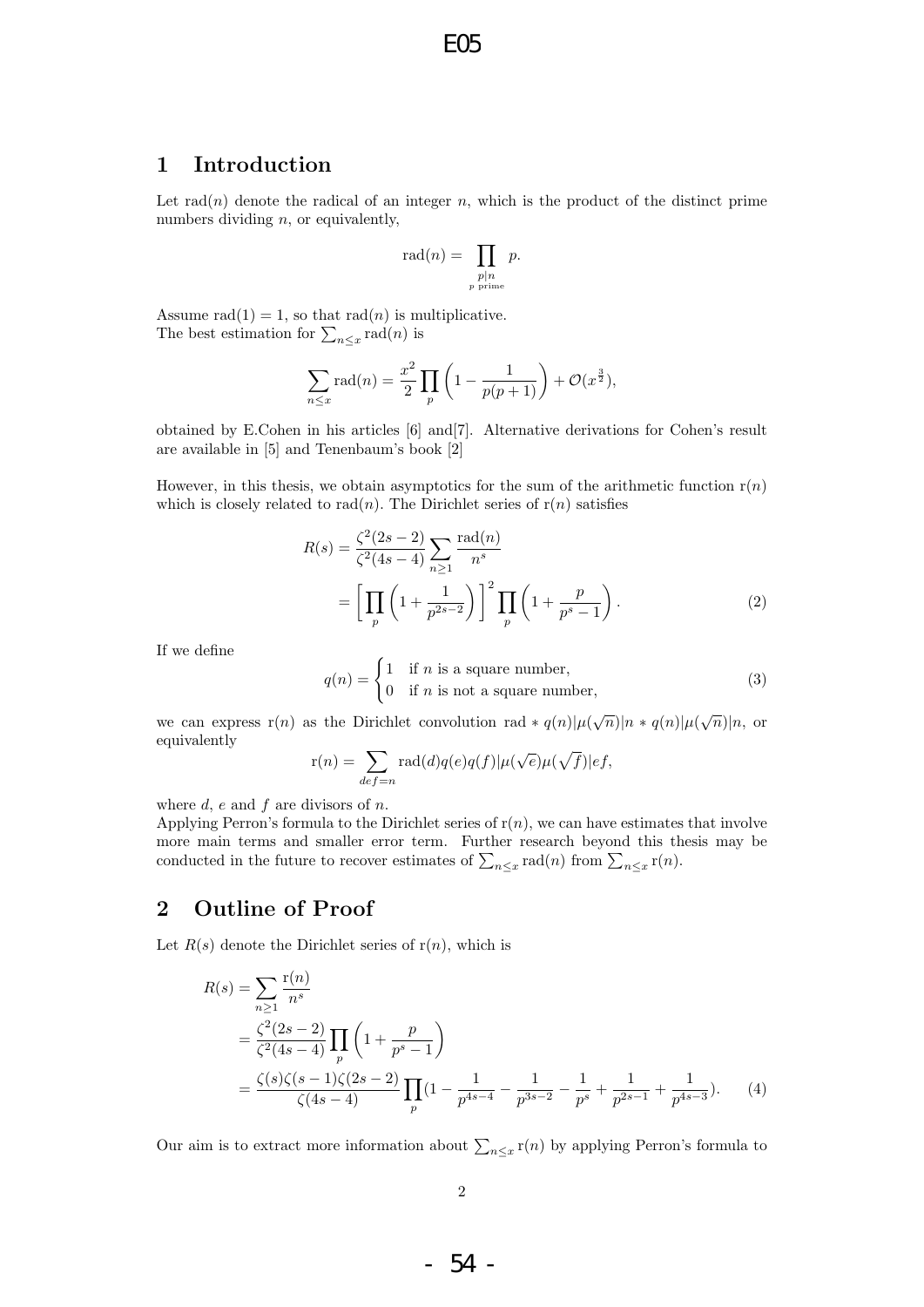# E05

$$
R(s).
$$

First, we use an effective form of Perron's formula to derive

$$
\sum_{n \le x} \mathbf{r}(n) = \frac{1}{2\pi i} \int_{c-iT}^{c+iT} R(s) x^s \frac{ds}{s} + \mathcal{O}(x^{1+\epsilon(2x)}) + \mathcal{O}(\frac{x^{2+1+\epsilon(2x)} \log x}{T}).\tag{5}
$$

Using some suitable contour, we can then apply the residue theorem to obtain

$$
\frac{1}{2\pi i} \int_{c-iT}^{c+iT} R(s) \frac{x^s}{s} ds = \frac{225}{2\pi^4} x^2 \prod_p \left( 1 - \frac{1}{p(p+1)} \right) + \frac{2\zeta(\frac{1}{2})}{\pi^2} x^{\frac{3}{2}} \prod_p \left( 1 - \frac{1}{p^{\frac{3}{2}}(p+p^{\frac{1}{2}}+1)} \right) + \frac{1}{2\pi i} \left( - \int_{d-iT}^{c-iT} + \int_{d+iT}^{c+iT} + \int_{d-iT}^{d+iT} \right) R(s) \frac{x^s}{s} ds.
$$
(6)

The remaining work is to estimate the integral on the right hand side of (6). Combining some results on the Riemann Zeta function  $\zeta(s)$ , we can get

$$
\left(-\int_{d-iT}^{c-iT} + \int_{d+iT}^{c+iT} + \int_{d-iT}^{d+iT}\right)R(s)\frac{x^s}{s} = \mathcal{O}(\frac{x^{1.51}}{T^{0.84}}) + \mathcal{O}(\frac{x^2}{T}) + \mathcal{O}(x^{1.3}T^{0.2}\sqrt{\log T}).\tag{7}
$$

Choosing  $T = x^{0.583}$  and putting the estimates together into (5), we can finally obtain the asymptotic formula

$$
\sum_{n \le x} \mathbf{r}(n) = \frac{225}{2\pi^4} x^2 \prod_p \left( 1 - \frac{1}{p(p+1)} \right) + \frac{2\zeta(\frac{1}{2})}{\pi^2} x^{\frac{3}{2}} \prod_p \left( 1 - \frac{1}{p^{\frac{3}{2}}(p+p^{\frac{1}{2}}+1)} \right) + \mathcal{O}(x^{1.417 + \epsilon(2x)} \log x).
$$
\n(8)

## 3 Manipulations

Throughout the following sections, we follow the convention  $s = \sigma + it$ , where  $\sigma$  and t denote the real part  $(\Re)$  and imaginary part  $(\Im)$  of s, respectively.

#### 3.1 Effective Perron's Formula

Let  $F(s) = \sum_{n=1}^{\infty} \frac{a(n)}{n^s}$  be a Dirichlet series with finite abscissa of absolute convergence  $\sigma_{\alpha}$ , with  $a(n)$  being an arbitrary arithmetic function.

Suppose that there exists some real number  $\alpha \geq 0$  such that, for  $\sigma > \sigma_a$ ,

$$
\sum_{n\leq 1} \frac{|a(n)|}{n^s} = \mathcal{O}((\sigma - \sigma_a)^{-\alpha}),
$$

and there exists a non-decreasing function  $B(x)$  satisfying  $|a(n)| < B(n)$ . Then for  $x \geq 2, T \geq 2, \Re(s) = \sigma \leq \sigma_a, c = \sigma_a - \sigma + \frac{1}{\log x}$ , we have

$$
\sum_{n\leq x}\frac{a(n)}{n^s}=\frac{1}{2\pi i}\int_{c-iT}^{c+iT}F(s+w)x^w\frac{dw}{w}+\mathcal{O}\left(x^{\sigma_a-\sigma}\frac{(\log x)^{\alpha}}{T}+\frac{B(2x)}{x^{\sigma}}\left(1+x\frac{\log x}{T}\right)\right).
$$

For the proof, see Tenenbaum's book [2].

- 55 -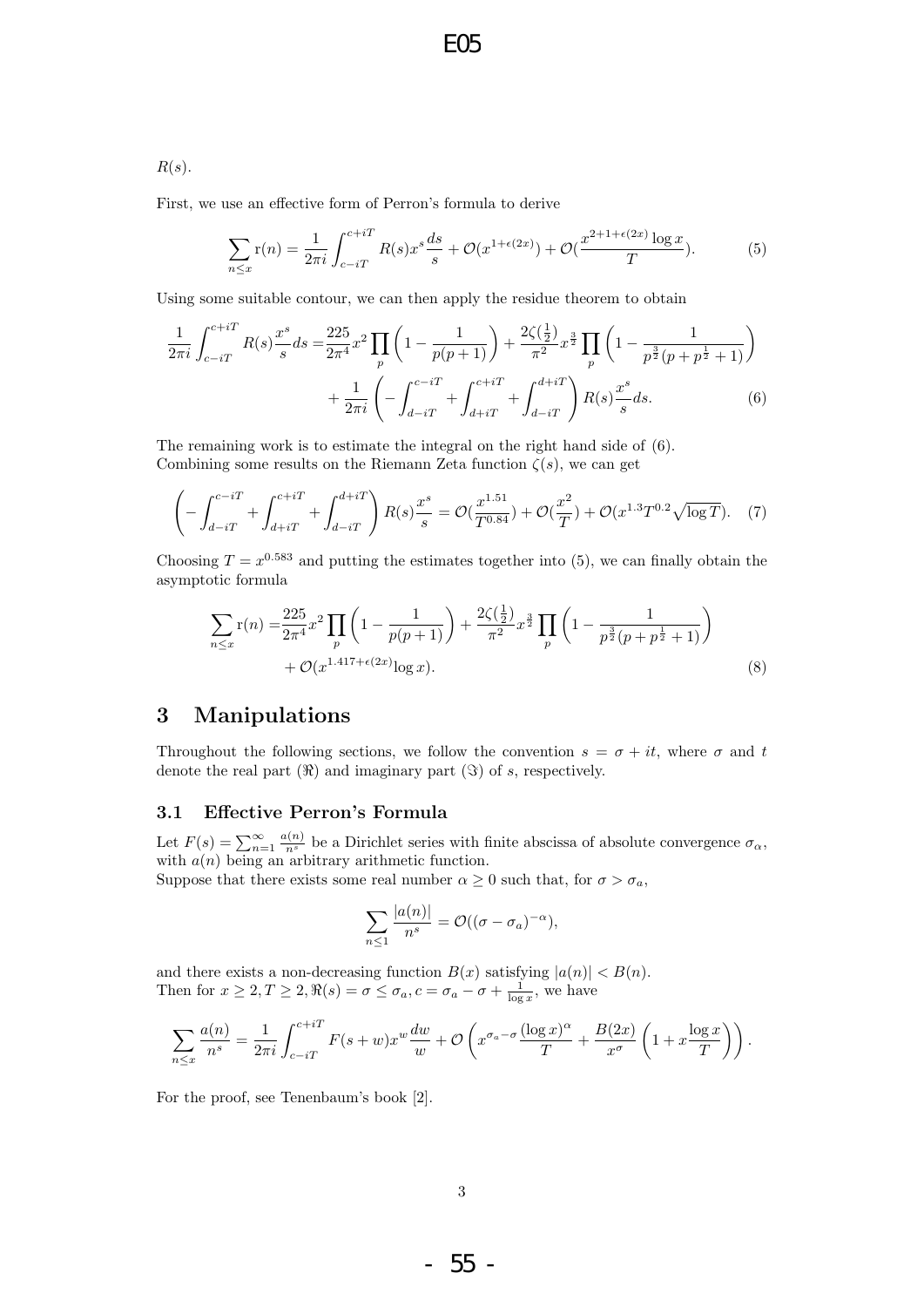Since  $R(s)$  has a simple pole at  $s = 2$ , to get  $\sum_{n \leq x} r(n)$ , we can apply the theorem to  $R(s)$  with  $s = 0, \sigma = 0, \alpha = 1, c = 2 + \frac{1}{\log x}, B(x) = x^{1 + \epsilon(2x)}$  and we have

$$
\sum_{n \le x} \mathbf{r}(n) = \frac{1}{2\pi i} \int_{c-iT}^{c+iT} R(w) x^w \frac{dw}{w} + \mathcal{O}(x^{1+\epsilon(2x)}) + \mathcal{O}(\frac{x^{2+\epsilon(2x)} \log x}{T}).
$$

More specifically, to determine  $B(x)$ , we begin by

$$
R(s) < \prod_{p} \left(1 + e\frac{p}{p^s} + e\frac{p^2}{p^{2s}} + e\frac{p^3}{p^{3s}} + e\frac{p^4}{p^{4s}} + \dots\right),
$$

where  $e = 2.718 \cdots$  is the base of the natural logarithm. Thus we have

$$
r(n) < e^{\omega(n)}n
$$

where  $\omega(n)$  is the arithmetic function that counts the number of distinct primes dividing n. Using estimates for  $\omega(n)$  from Tenebaum's book [2], we can get

$$
\omega(n) < \epsilon(n) \log n = \frac{\log n}{\log(\log n)} \left( 1 + o(1) \right),
$$

where  $\epsilon(n) = \frac{1 + o(1)}{\log(\log n)}$ , so that we have

$$
B(2x) = (2x)^{1+\epsilon(2x)} = \mathcal{O}(x^{1+\epsilon(2x)})
$$

here.



Figure 1: Contour  $\gamma$ 

- 56 -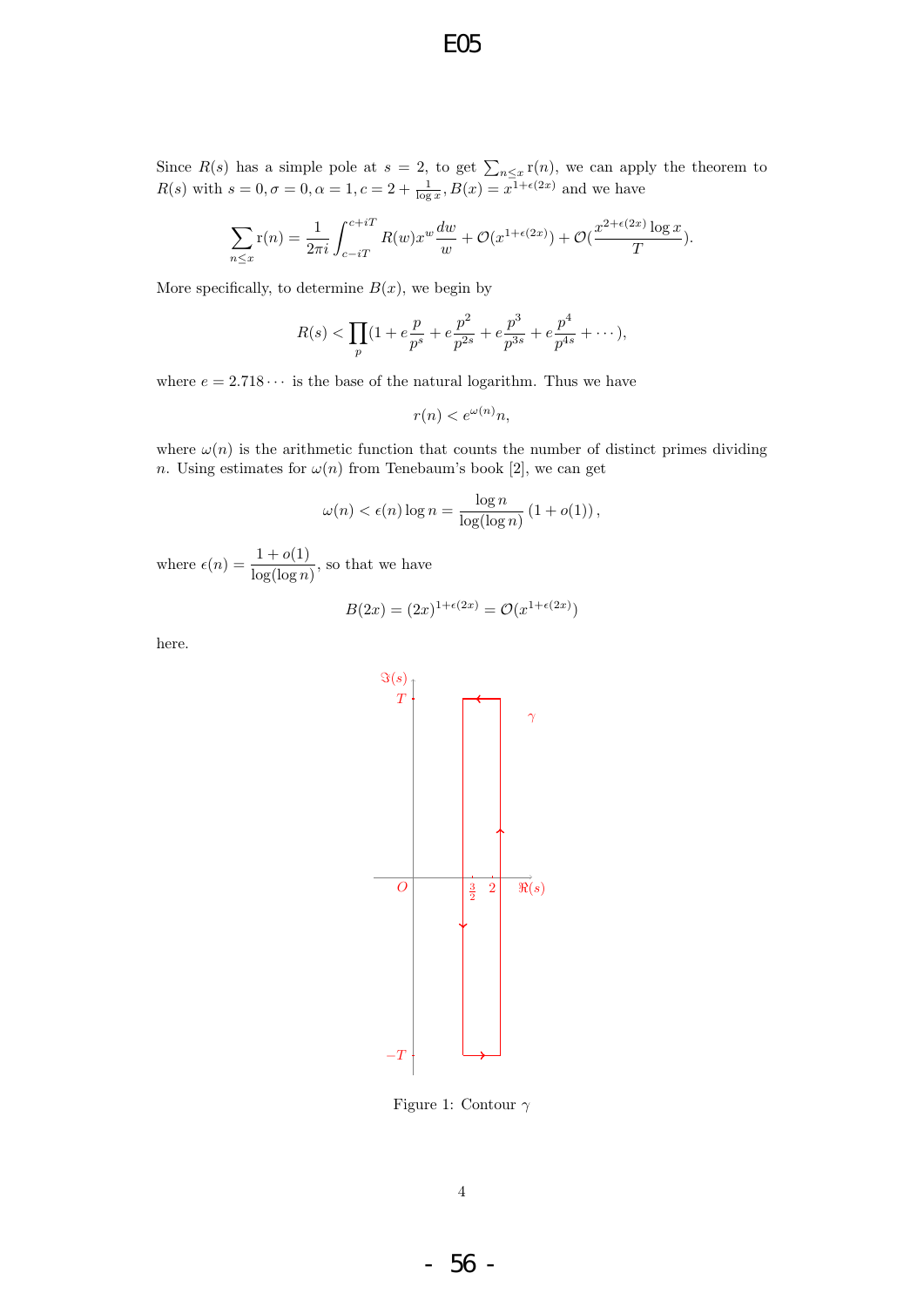#### 3.2 Evaluation of Integral

To evaluate the integral, we can use a rectangular contour  $\gamma$  with four corners at  $c - iT$ ,  $c + iT$ ,  $d + iT$  and  $d - iT$ , as shown in Figure 1, where  $d = 1.3$  and  $c = 2 + \frac{1}{\log x}$ . To be convenient, we'll use  $s$  instead of  $w$  in the integral. By residue theorem,

$$
\frac{1}{2\pi i} \oint_{\gamma} R(s) \frac{x^s}{s} ds = \frac{x^2}{2} \text{Res}[R(s), 2] + \frac{2x^{\frac{3}{2}}}{3} \text{Res}[R(s), \frac{3}{2}].
$$

For

$$
R(s) = \frac{\zeta(s)\zeta(s-1)\zeta(2s-2)}{\zeta(4s-4)} \prod_{p} \left(1 - \frac{1}{p^{4s-4}} - \frac{1}{p^{3s-2}} - \frac{1}{p^s} + \frac{1}{p^{2s-1}} + \frac{1}{p^{4s-3}}\right),\tag{9}
$$

using

$$
\lim_{s \to 1} (s-1)\zeta(s) = 1,
$$

we can get

$$
\operatorname{Res}[R(s), 2] = \lim_{s \to 2} (s - 2)R(s)
$$
  
\n
$$
= \lim_{s \to 2} \frac{\zeta^2 (2s - 2)}{\zeta^2 (4s - 4)} [(s - 1) - 1] \zeta (s - 1) \zeta (s) \prod_p (1 - \frac{1}{p^{2s - 2}} - \frac{1}{p^s} + \frac{1}{p^{2s - 1}})
$$
  
\n
$$
= \frac{\zeta^2 (2)}{\zeta^2 (4)} \zeta (2) \prod_p \left(1 - \frac{2p - 1}{p^3}\right)
$$
  
\n
$$
= \frac{\zeta^2 (2)}{\zeta^2 (4)} \prod_p \left(1 - \frac{2p - 1}{1 - \frac{1}{p^2}}\right)
$$
  
\n
$$
= \frac{\zeta^2 (2)}{\zeta^2 (4)} \prod_p \left(1 - \frac{1}{p(p + 1)}\right),
$$
 (10)

and

$$
\operatorname{Res}[R(s), \frac{3}{2}] = \lim_{s \to \frac{3}{2}} (s - \frac{3}{2}) R(s)
$$
  
\n
$$
= \lim_{s \to \frac{3}{2}} \frac{1}{2} [(2s - 2) - 1] \zeta (2s - 2) \frac{\zeta(s) \zeta(s - 1)}{\zeta(4s - 4)}
$$
  
\n
$$
\prod_{p} (1 - \frac{1}{p^{4s - 4}} - \frac{1}{p^{3s - 2}} - \frac{1}{p^{s}} + \frac{1}{p^{2s - 1}} + \frac{1}{p^{4s - 3}})
$$
  
\n
$$
= \frac{1}{2} \frac{\zeta(\frac{3}{2}) \zeta(\frac{1}{2})}{\zeta(2)} \prod_{p} \left(1 - \frac{p^{\frac{3}{2}} + p^{\frac{1}{2}} - 1}{p^{3}}\right)
$$
  
\n
$$
= \frac{1}{2} \frac{\zeta(\frac{1}{2})}{\zeta(2)} \prod_{p} \left(1 - \frac{p^{-\frac{3}{2}} - p^{-\frac{5}{2}} + p^{-3}}{1 - p^{-\frac{3}{2}}}\right)
$$
  
\n
$$
= \frac{1}{2} \frac{\zeta(\frac{1}{2})}{\zeta(2)} \prod_{p} \left(1 - \frac{1}{p^{\frac{3}{2}}(p + p^{\frac{1}{2}} + 1)}\right).
$$
(11)

- 57 -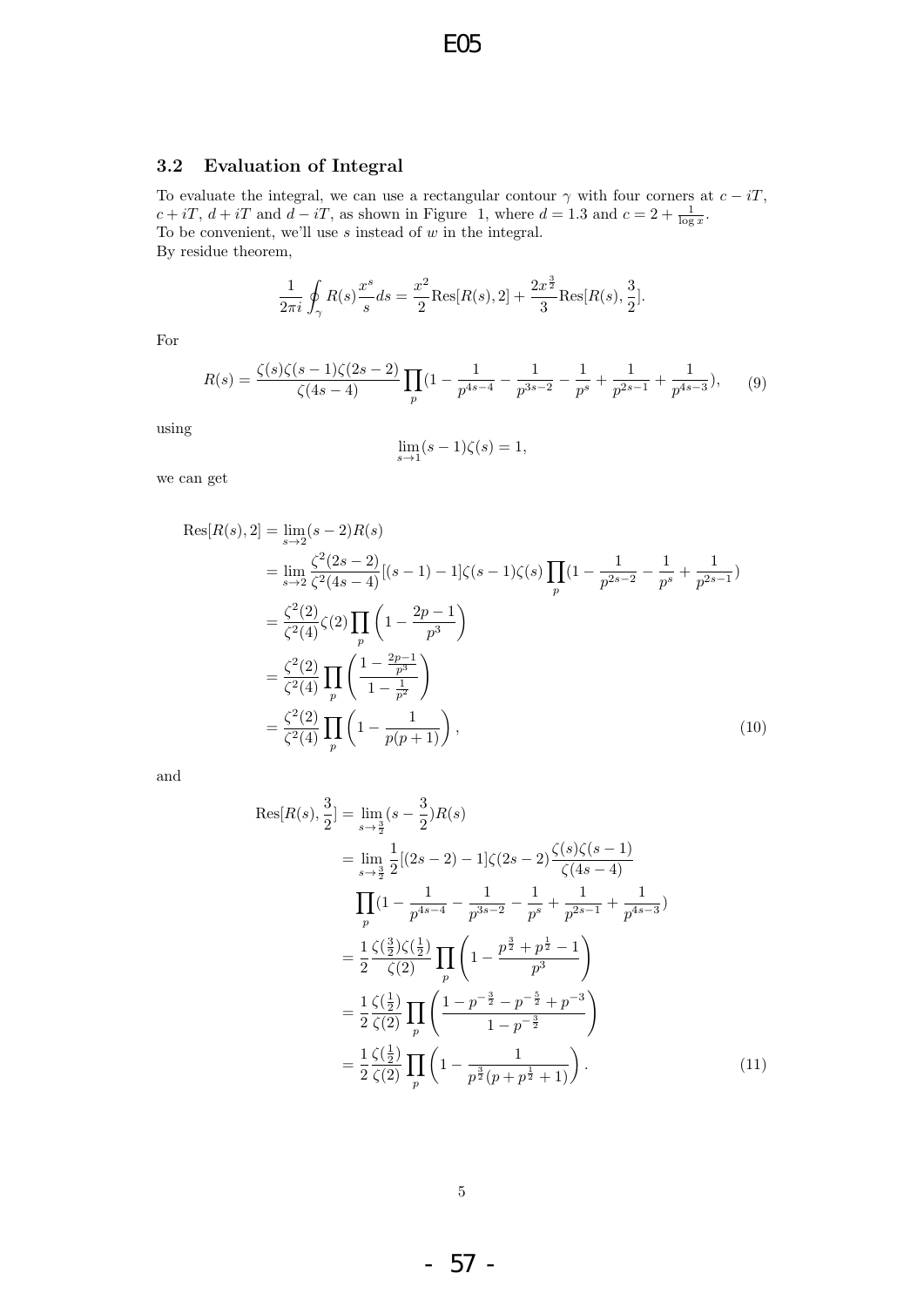### E05

Putting the residue back into the formula, we have obtained

$$
\sum_{n \le x} \mathbf{r}(n) = \frac{1}{2\pi i} \int_{c-iT}^{c+iT} R(s) \frac{x^s}{s} ds + \mathcal{O}(x^{1+\epsilon(2x)}) + \mathcal{O}(\frac{x^{2+\epsilon(2x)} \log x}{T})
$$
  
\n
$$
= \frac{225}{2\pi^4} x^2 \prod_p \left(1 - \frac{1}{p(p+1)}\right) + \frac{2\zeta(\frac{1}{2})}{\pi^2} x^{\frac{3}{2}} \prod_p \left(1 - \frac{1}{p^{\frac{3}{2}}(p+p^{\frac{1}{2}}+1)}\right)
$$
  
\n
$$
+ \frac{1}{2\pi i} \left(-\int_{d-iT}^{c-iT} + \int_{d+iT}^{c+iT} + \int_{d-iT}^{d+iT} \right) R(s) \frac{x^s}{s} ds
$$
  
\n
$$
+ \mathcal{O}(x^{1+\epsilon(2x)}) + \mathcal{O}(\frac{x^{2+\epsilon(2x)} \log x}{T}). \tag{12}
$$

It remains to estimate the integral on the three sides other than  $\Re(s) = c$ .

#### 3.3 Estimates for Bounded Factors in  $R(s)$

We choose  $d = 1.3$ . In the rectangle contour, we have uniformly that,

$$
|\zeta(s)| < \zeta(\sigma) < \zeta(1.3),
$$

Let  $P(s)$  denote the product

$$
\prod_{p} \left( 1 - \frac{1}{p^{4s-4}} - \frac{1}{p^{3s-2}} - \frac{1}{p^s} + \frac{1}{p^{2s-1}} + \frac{1}{p^{4s-3}} \right)
$$

.

Since

$$
\sum_{p} \left( -\frac{1}{p^{4s-4}} - \frac{1}{p^{3s-2}} - \frac{1}{p^s} + \frac{1}{p^{2s-1}} + \frac{1}{p^{4s-3}} \right)
$$

converges absolutely for  $\Re(s) \geq d$ . we have

$$
P(s) = \mathcal{O}(1)
$$

in the rectangle.

Using Euler Product, we can show that  $\frac{1}{\epsilon}$  $\frac{1}{\zeta(s)}| < \frac{\zeta(\sigma)}{\zeta(2\sigma)}$  $\frac{\varsigma(0)}{\zeta(2\sigma)}$ , so that we have

$$
\frac{1}{\zeta(4s-4)} = \mathcal{O}(1)
$$

in the rectangle.

#### 3.4 Modified Lindölef's Theorem

Let  $\Omega$  be a half-strip in the complex plane

$$
\Omega = \{ s \in \mathbb{C} | \sigma_1 \leq \Re(s) = \sigma \leq \sigma_2 \text{ and } \Im(s) = t \geq t_0 > 0 \} \subsetneq \mathbb{C}.
$$

Suppose that f is holomorphic on  $\Omega$ . If p, q are such constants that  $|f(s)| = \mathcal{O}(t^p)$  on  $\Re(s) = \sigma_1$  and  $|f(s)| = \mathcal{O}(t^q)$  on  $\Re(s) = \sigma_2$ , and if there is a constant A such that  $|f(\sigma+it)|$  $\frac{t^{A}}{t^{A}}$  is bounded on  $\Omega$ , then

$$
|f(\sigma + it)| = \mathcal{O}(t^{k(\sigma)})
$$

- 58 -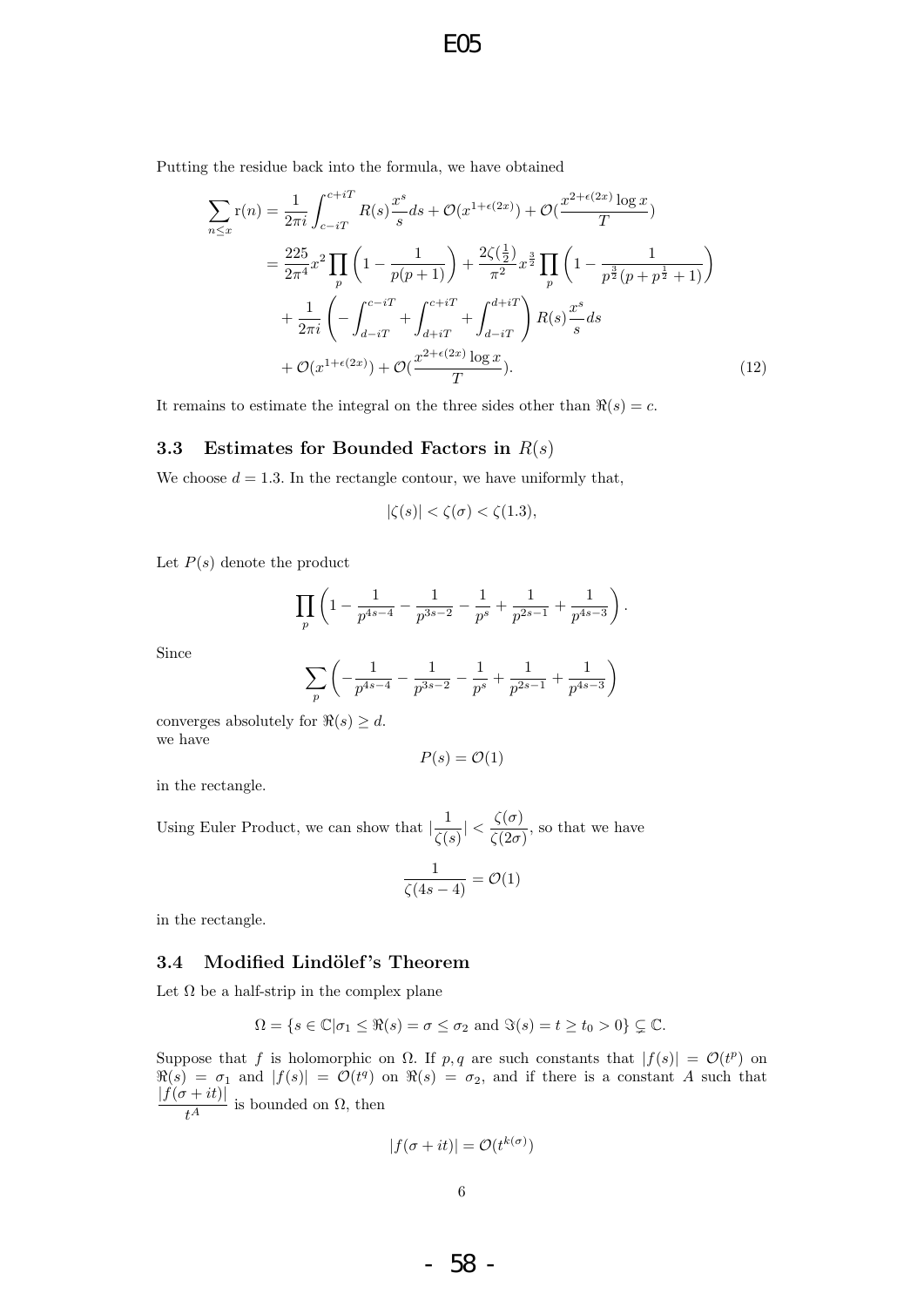throughout  $\Omega$ , where

$$
k(\sigma) = \frac{q-p}{\sigma_2 - \sigma_1}(\sigma - \sigma_1) + p
$$

is the affine function which is p at  $\sigma_1$  and q at  $\sigma_2$ . For proof, see Edwards' monograph [1].

Also needed from Titchmarsh's monograph [3] and Tenenbaum's book [2] is the conclusion that for  $t \geq 1$ , we have

$$
\zeta(s) = \mathcal{O}\left(t^{\kappa(\sigma)}\log t\right),\,
$$

where

$$
\kappa(\sigma) \le \begin{cases} \frac{1}{3}(1-\sigma) & \text{for } \frac{1}{2} < \sigma \le 1, \\ \frac{1}{6}(3-4\sigma) & \text{for } 0 \le \sigma \le \frac{1}{2}. \end{cases} \tag{13}
$$

#### 3.5 Integrals on the Horizontal Sides

To estimate  $\zeta(s-1)\zeta(2s-2)$  in the whole rectangle, we can apply the Lindölef's theorem separately to  $\zeta(s-1)$  and  $\zeta(2s-2)$ .

First we partition the rectangle into two sets, with their real parts satisfying  $1.3 \leq \sigma \leq 1.51$ and  $1.51 < \sigma \leq c$ , respectively. Then we can use estimate (13) to derive that, for  $t \geq 1$ on  $\sigma = 1.3$ ,

$$
\zeta(s-1)\zeta(2s-2) = \mathcal{O}(t^{0.44} \log^2 t),
$$

on  $\sigma = 1.51$ ,

$$
\zeta(s-1)\zeta(2s-2) = \mathcal{O}(t^{0.16}\log t),
$$

and on  $\sigma = c$ ,

$$
\zeta(s-1)\zeta(2s-2) = \mathcal{O}(1).
$$

Since  $\zeta(s-1)\zeta(2s-2)$  is bounded by polynomial of t on the strip

$$
\Omega = \{ s \in \mathbb{C} | 1.3 \leq \Re(s) = \sigma \leq c \text{ and } \Im(s) = t \geq t_0 > 0 \}
$$

(see Ford's thesis [4]), we can apply modified Lindölef's theorem to obtain bound for  $\sigma(s 1)\sigma(2s-2)$  in the two strips  $1.3 \leq \sigma \leq 1.51$  and  $1.51 < \sigma \leq c$  separately. In  $1.3 \leq \Re(s) = \sigma \leq 1.51$ ,

$$
\sigma(s-1)\sigma(2s-2) = \mathcal{O}(t^{k_1(\sigma)}),
$$

where  $k_1(\sigma)$  is the affine function that reaches 0.44 on  $\sigma = 1.3$  and 0.16 on  $\sigma = 1.51$ . Similarly, in  $1.51 \leq \Re(s) = \sigma \leq c$ ,

$$
\sigma(s-1)\sigma(2s-2) = \mathcal{O}(t^{k_2(\sigma)}),
$$

where  $k_2(\sigma)$  is the affine function that reaches 0 on  $\sigma = c$  and 0.16 on  $\sigma = 1.51$ .

Using the results in Section 3.3, we can get

$$
|\int_{d+iT}^{c+iT} R(s) \frac{x^s}{s} ds| = \frac{1}{T} \mathcal{O}(\int_{d+iT}^{c+iT} |\zeta(s-1)\zeta(2s-2)x^s| |ds|).
$$

- 59 -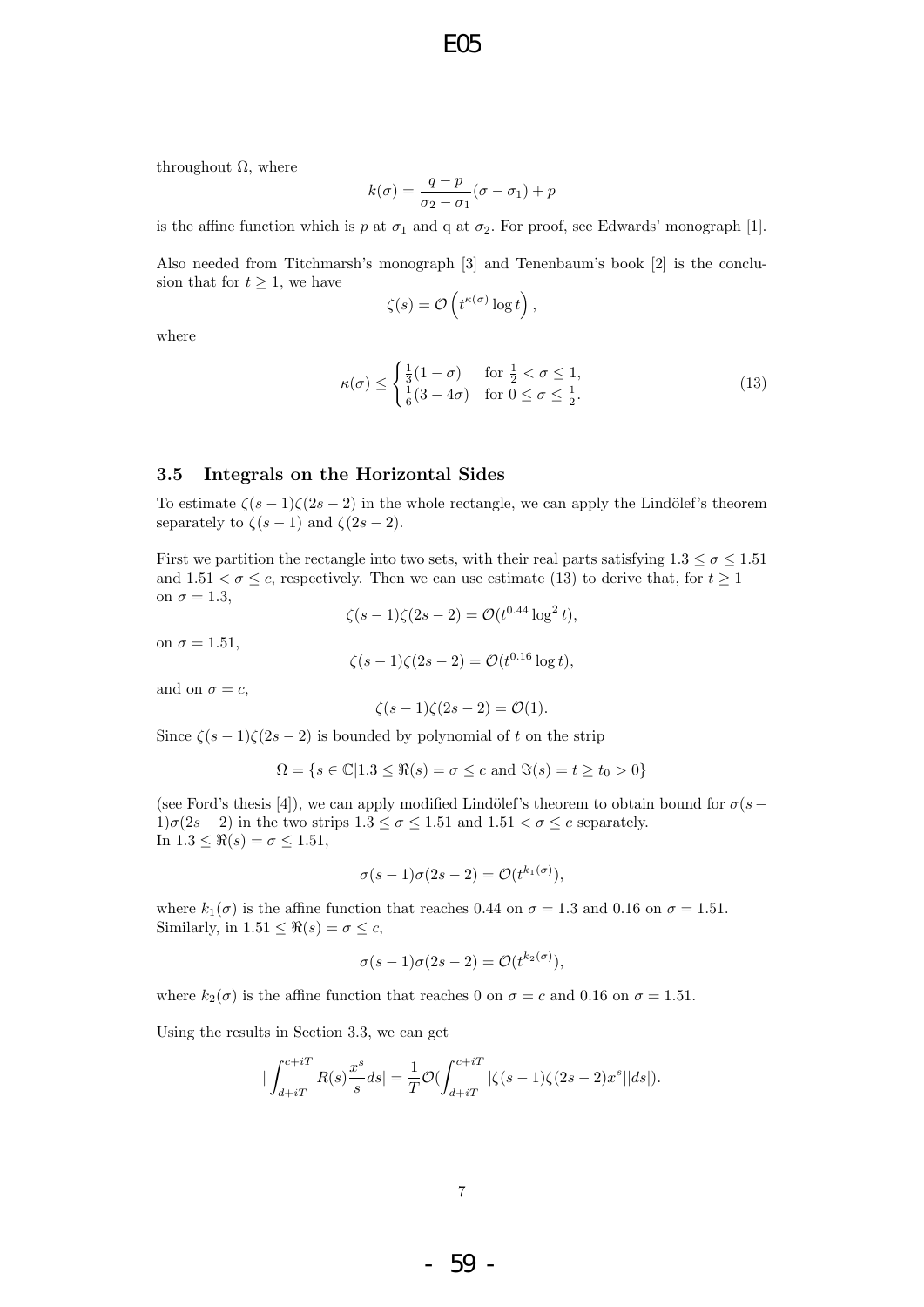Using the estimation for  $\zeta(s-1)\zeta(2s-2)$  obtained above, we have

$$
\int_{d+iT}^{c+iT} |\zeta(s-1)\zeta(2s-2)x^s||ds| \le \int_{1.3}^{1.51} |\zeta(\sigma-1+it)\zeta(2\sigma-2+2it)|x^{\sigma} d\sigma \n+ \int_{1.51}^{c} |\zeta(\sigma-1+it)\zeta(2\sigma-2+2it)|x^{\sigma} d\sigma \n= \mathcal{O}(x^{1.51}T^{0.44} \log T) + \mathcal{O}(x^2),
$$
\n(14)

E05

For  $\int_{d-iT}^{c-iT} R(s) \frac{x^s}{s}$  $s^s \, ds$ , using the identity  $\zeta(\bar{s}) = \zeta(s)$  we can get the same estimate. In conclusion,

$$
\left(\int_{d+iT}^{c+iT} + \int_{d-iT}^{c-iT} \right) \zeta(s-1)\zeta(2s-2)x^s ds = \mathcal{O}(\frac{x^{1.51} \log T}{T^{0.56}}) + \mathcal{O}(\frac{x^2}{T})
$$
(15)

#### 3.6 Integral on the Vertical Side

To estimate the integral on the vertical side, we need estimate for mean value of  $|\zeta(s)|^2$  in the rectangle. For  $\frac{1}{2} < \sigma < 1$ , we have

 $\int_0^T$ 1  $|\zeta(\sigma + it)|^2 dt = \mathcal{O}(T).$  (16)

For proof, see the monographs [3] and [1].

First, we separate the mean value part.

$$
\int_{d}^{d+iT} R(s) \frac{x^{s}}{s} ds = \int_{d}^{d+i} R(s) \frac{x^{s}}{s} + \int_{d+i}^{d+iT} R(s) \frac{x^{s}}{s}
$$

$$
= \mathcal{O}(x^{1.3}) + x^{1.3} \mathcal{O}(\int_{1}^{T} \left| \frac{\zeta(s-1)\zeta(2s-2)}{s} \right| dt), \tag{17}
$$

and then

$$
\int_{1}^{T} |\zeta(s-1)\zeta(2s-2)| \Big| \frac{dt}{s} \Big| < \int_{1}^{T} |\zeta(s-1)\zeta(2s-2)| \Big| \frac{dt}{t} \Big| \\
\leq \sqrt{\left(\int_{1}^{T} |\zeta(0.3+it)|^{2} \frac{dt}{t}\right) \left(\int_{1}^{T} |\zeta(0.6+2it)|^{2} \frac{dt}{t}\right)},\n\tag{18}
$$

where we use the Cauchy-Schwarz inequality in the second line.

Let  $f(T) = \int_1^T |\zeta(0.6 + 2it)|^2 dt$ . Then we can use equation (16) to obtain

$$
f(T) = \frac{1}{2} \int_{1}^{T} |\zeta(0.6 + 2it)|^2 d(2t) = \mathcal{O}(T),
$$

so we have

$$
\int_{1}^{T} |\zeta(0.6 + 2it)|^{2} \frac{dt}{t} = \frac{f(t)}{t} \Big|_{1}^{T} + \int_{1}^{T} \frac{f(t)}{t^{2}} dt
$$

$$
= \mathcal{O}(1) + \mathcal{O}(\log T). \tag{19}
$$

Using the functional equation for  $\zeta(s)$  and the complex Stirling formula for  $\Gamma(s)$ , we can get, for  $0 < \sigma < 1$ ,  $\zeta$ 1

$$
\zeta(s) = \mathcal{O}(t^{\frac{1}{2}-\sigma}|\zeta(1-s)|),
$$

- 60 -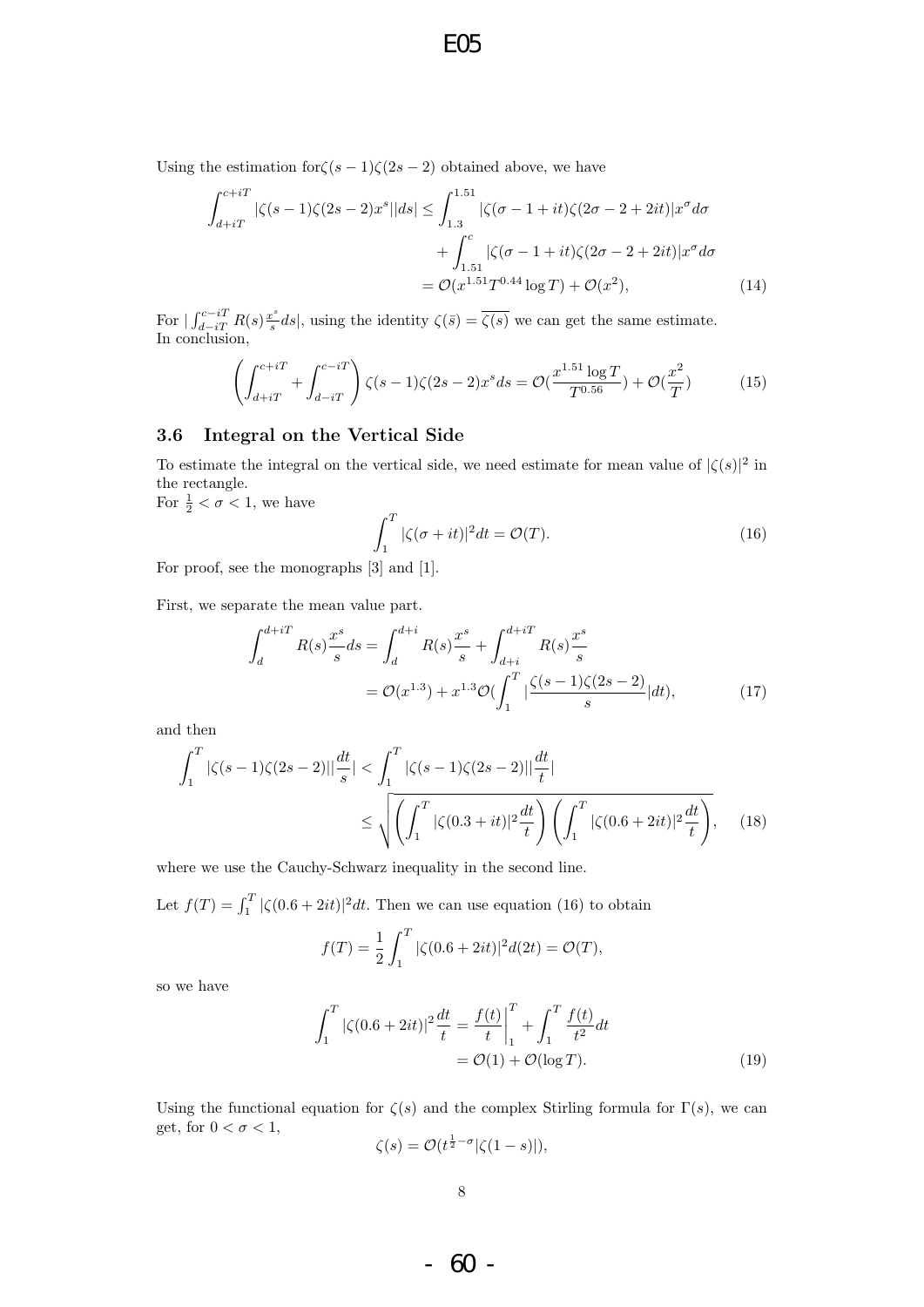Using this estimate, we can get

$$
\int_{1}^{T} |\zeta(0.3+it)|^{2} \frac{dt}{t} = \int_{1}^{T} |\zeta(0.3-it)|^{2} \frac{dt}{t}
$$

$$
= \mathcal{O}\left(\int_{1}^{T} t^{0.4} |\zeta(0.7+it)|^{2} \frac{dt}{t}\right)
$$

$$
= \mathcal{O}\left(\int_{1}^{T} |\zeta(0.7+it)|^{2} \frac{dt}{t^{0.6}}\right).
$$
(20)

Using methods similar to (10), we can get

$$
\int_{1}^{T} |\zeta(0.3+it)|^2 \frac{dt}{t} = \mathcal{O}(T^{0.4}).
$$

Combining these results into (18), we can get

$$
\int_1^T \left| \frac{\zeta(s-1)\zeta(2s-2)}{s} \right| dt = \mathcal{O}(T^{0.2}\sqrt{\log T}).
$$

Similarly, we have

$$
\int_{-T}^{1} |\frac{\zeta(s-1)\zeta(2s-2)}{s}| dt = \mathcal{O}(T^{0.2}\sqrt{\log T}).
$$

In conclusion,

$$
\int_{d-iT}^{d+iT} R(s) \frac{x^s}{s} ds = \mathcal{O}(x^{1.3} T^{0.2} \sqrt{\log T}).
$$
\n(21)

#### 3.7 Conclusion

Combining the estimates in the previous sections we can get, for  $x$  big enough,

$$
\sum_{n \le x} \mathbf{r}(n) = \frac{225}{2\pi^4} x^2 \prod_p \left( 1 - \frac{1}{p(p+1)} \right) + \frac{2\zeta(\frac{1}{2})}{\pi^2} x^{\frac{3}{2}} \prod_p \left( 1 - \frac{1}{p^{\frac{3}{2}}(p+p^{\frac{1}{2}}+1)} \right) + \mathcal{O}(x^{1+\epsilon(2x)}) + \mathcal{O}(\frac{x^{2+\epsilon(2x)} \log x}{T}) + \mathcal{O}(\frac{x^{1.51} \log T}{T^{0.56}}) + \mathcal{O}(\frac{x^2}{T}) + \mathcal{O}(x^{1.3}T^{0.2}\sqrt{\log T}).
$$
\n(22)

Choosing  $T = x^{0.583}$ , we can get

$$
\sum_{n \le x} \mathbf{r}(n) = \frac{225}{2\pi^4} x^2 \prod_p \left( 1 - \frac{1}{p(p+1)} \right) + \frac{2\zeta(\frac{1}{2})}{\pi^2} x^{\frac{3}{2}} \prod_p \left( 1 - \frac{1}{p^{\frac{3}{2}}(p+p^{\frac{1}{2}}+1)} \right) + \mathcal{O}(x^{1.417 + \epsilon(2x)} \log x),
$$
\n(23)

where  $\epsilon(x) = \frac{1 + o(1)}{\log(\log x)}$ . For  $\epsilon(x)$ , detailed calculations show that we have  $1.417 + \epsilon(2x)$ 1.5 when  $x < e^{92}$  and  $x > e^{e^{21.8}}$ .

# 4 Some Further Thoughts

Recently, the author was considering asymptotics for the sum  $\sum_{n\leq x} \frac{1}{\text{rad}(n)}$ . Using results from Tenebaum's book [2], we can prove the limit

$$
\lim_{x \to +\infty} \frac{\sum_{n \leq x} \frac{1}{\text{rad}(n)}}{x} = 0.
$$

- 61 -